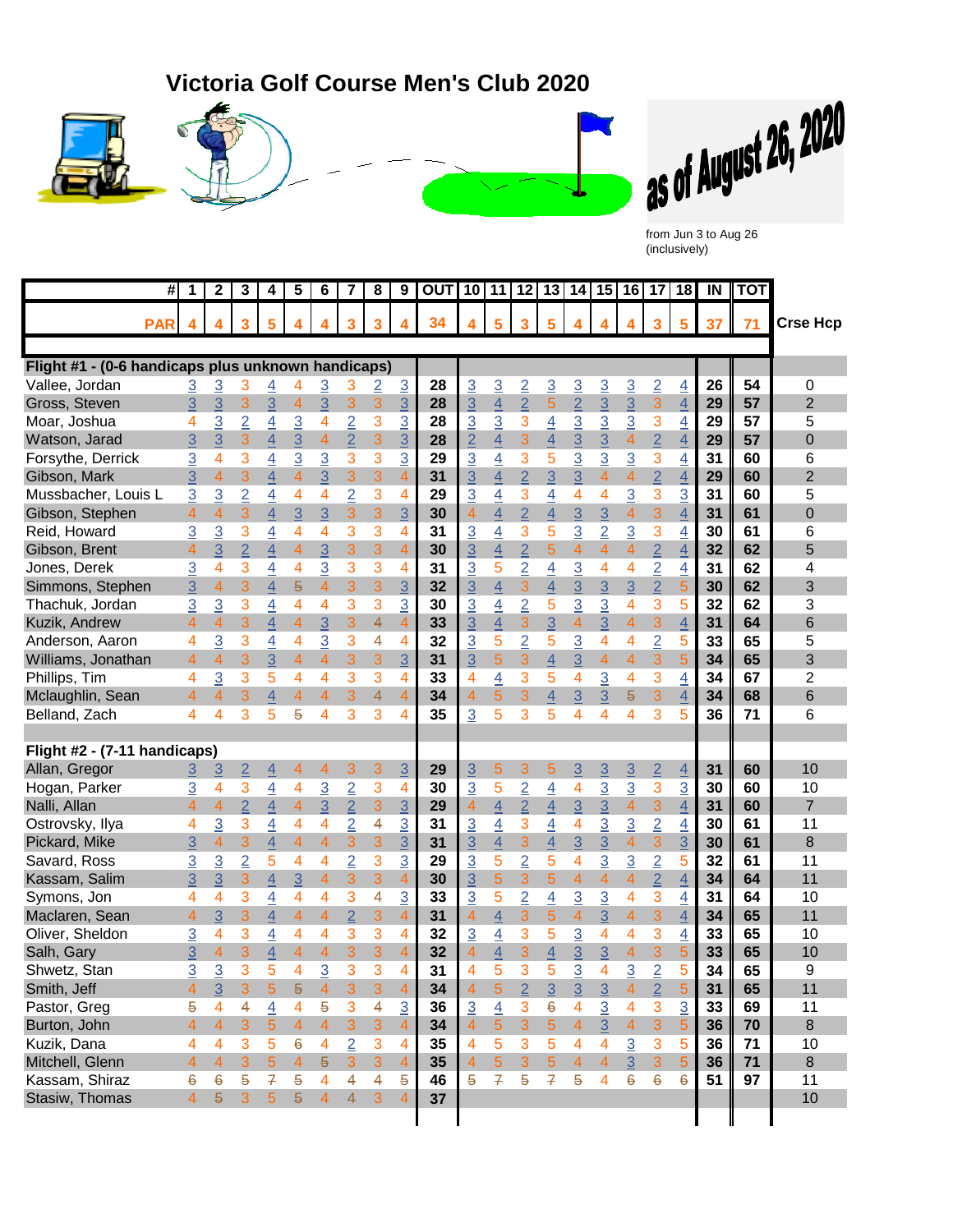| Flight #3 - (12-15 handicaps)<br>32<br>Edmund, P.M.<br>3<br>$\overline{3}$<br>$\overline{2}$<br>$\overline{2}$<br>30<br>4<br>5<br>$\overline{2}$<br>$\overline{3}$<br>$\overline{3}$<br>62<br>4<br>4<br>$\overline{4}$<br>4<br>3<br>$\overline{4}$<br>4<br>4<br>4<br>3<br>$\overline{5}$<br>3<br>$\overline{4}$<br>$\overline{3}$<br>$\overline{3}$<br>3<br>32<br>$\overline{3}$<br>$\overline{4}$<br>$\mathbf{1}$<br>$\overline{4}$<br>30<br>3<br>$\overline{5}$<br>$\overline{3}$<br>62<br>Ho, Andy<br>$\overline{3}$<br>$\overline{4}$<br>$\overline{4}$<br>$\overline{4}$<br>$\overline{3}$<br>$\overline{2}$<br>3<br>3<br>3<br>5<br>3<br>3<br>3<br>3<br>3<br>Lavorato, Darrell<br>3<br>$\overline{3}$<br>$\overline{4}$<br>5<br>4<br>32<br>4<br>30<br>5<br>62<br>$\overline{2}$<br>$\overline{5}$<br>$\overline{2}$<br>3<br>3<br>$\overline{3}$<br>$\overline{3}$<br>Mah, Eddie<br>31<br>$\overline{3}$<br>$\overline{4}$<br>3<br>$\overline{4}$<br>31<br>62<br>$\overline{4}$<br>$\overline{3}$<br>$\overline{4}$<br>4<br>4<br>4<br>4<br>$\overline{3}$<br>3<br>$\overline{3}$<br>3<br>3<br>32<br>$\overline{3}$<br>5<br>3<br>$\overline{3}$<br>$\overline{\mathcal{A}}$<br>$\overline{2}$<br>Tasovac, Milan<br>$\overline{4}$<br>4<br>$\overline{4}$<br>$\overline{4}$<br>31<br>63<br>4<br>4<br>4<br>3<br>5<br>3<br>3<br>$\overline{2}$<br>$\overline{4}$<br>$\overline{4}$<br>$\overline{4}$<br>3<br>$\overline{\mathbf{4}}$<br>3<br>Cao, Trung<br>3<br>4<br>5<br>$\overline{4}$<br>33<br>3<br>5<br>$\overline{4}$<br>33<br>66<br>35<br>Suvan, Christopher<br>3<br>$\overline{3}$<br>3<br>3<br>$\overline{4}$<br>5<br>$\overline{3}$<br>3<br>4<br>$\overline{3}$<br>$\overline{4}$<br>4<br>31<br>3<br>4<br>66 | 12<br>15<br>12<br>13<br>14<br>15<br>13<br>12<br>13<br>15 |
|-----------------------------------------------------------------------------------------------------------------------------------------------------------------------------------------------------------------------------------------------------------------------------------------------------------------------------------------------------------------------------------------------------------------------------------------------------------------------------------------------------------------------------------------------------------------------------------------------------------------------------------------------------------------------------------------------------------------------------------------------------------------------------------------------------------------------------------------------------------------------------------------------------------------------------------------------------------------------------------------------------------------------------------------------------------------------------------------------------------------------------------------------------------------------------------------------------------------------------------------------------------------------------------------------------------------------------------------------------------------------------------------------------------------------------------------------------------------------------------------------------------------------------------------------------------------------------------------------------------------------------------------------------------------------------------------------------------------------|----------------------------------------------------------|
|                                                                                                                                                                                                                                                                                                                                                                                                                                                                                                                                                                                                                                                                                                                                                                                                                                                                                                                                                                                                                                                                                                                                                                                                                                                                                                                                                                                                                                                                                                                                                                                                                                                                                                                       |                                                          |
|                                                                                                                                                                                                                                                                                                                                                                                                                                                                                                                                                                                                                                                                                                                                                                                                                                                                                                                                                                                                                                                                                                                                                                                                                                                                                                                                                                                                                                                                                                                                                                                                                                                                                                                       |                                                          |
|                                                                                                                                                                                                                                                                                                                                                                                                                                                                                                                                                                                                                                                                                                                                                                                                                                                                                                                                                                                                                                                                                                                                                                                                                                                                                                                                                                                                                                                                                                                                                                                                                                                                                                                       |                                                          |
|                                                                                                                                                                                                                                                                                                                                                                                                                                                                                                                                                                                                                                                                                                                                                                                                                                                                                                                                                                                                                                                                                                                                                                                                                                                                                                                                                                                                                                                                                                                                                                                                                                                                                                                       |                                                          |
|                                                                                                                                                                                                                                                                                                                                                                                                                                                                                                                                                                                                                                                                                                                                                                                                                                                                                                                                                                                                                                                                                                                                                                                                                                                                                                                                                                                                                                                                                                                                                                                                                                                                                                                       |                                                          |
|                                                                                                                                                                                                                                                                                                                                                                                                                                                                                                                                                                                                                                                                                                                                                                                                                                                                                                                                                                                                                                                                                                                                                                                                                                                                                                                                                                                                                                                                                                                                                                                                                                                                                                                       |                                                          |
|                                                                                                                                                                                                                                                                                                                                                                                                                                                                                                                                                                                                                                                                                                                                                                                                                                                                                                                                                                                                                                                                                                                                                                                                                                                                                                                                                                                                                                                                                                                                                                                                                                                                                                                       |                                                          |
| 4<br>5<br>4<br>4                                                                                                                                                                                                                                                                                                                                                                                                                                                                                                                                                                                                                                                                                                                                                                                                                                                                                                                                                                                                                                                                                                                                                                                                                                                                                                                                                                                                                                                                                                                                                                                                                                                                                                      |                                                          |
| 3<br>3<br>5<br>$\overline{4}$<br>3<br>Quibell, Grant<br>$\overline{4}$<br>3<br>$\overline{4}$<br>$\overline{3}$<br>3<br>5<br>34<br>$\overline{3}$<br>4<br>5<br>$\overline{4}$<br>33<br>4<br>$\overline{3}$<br>$\overline{4}$<br>67                                                                                                                                                                                                                                                                                                                                                                                                                                                                                                                                                                                                                                                                                                                                                                                                                                                                                                                                                                                                                                                                                                                                                                                                                                                                                                                                                                                                                                                                                    |                                                          |
| 5<br>Bilotta, Mario<br>36<br>3<br>3<br>5<br>3<br>3<br>33<br>$\overline{4}$<br>3<br>5<br>$\overline{3}$<br>4<br>3<br>5<br>4<br>4<br>$\overline{4}$<br>4<br>4<br>69                                                                                                                                                                                                                                                                                                                                                                                                                                                                                                                                                                                                                                                                                                                                                                                                                                                                                                                                                                                                                                                                                                                                                                                                                                                                                                                                                                                                                                                                                                                                                     |                                                          |
| 4<br>5<br>5<br>4<br>3<br>35<br>$\overline{3}$<br>4<br>5<br>$\overline{4}$<br>$\overline{2}$<br>34<br>Goruk, Chad<br>3<br>$\overline{3}$<br>4<br>5<br>4<br>4<br>$\overline{3}$<br>$\overline{4}$<br>69                                                                                                                                                                                                                                                                                                                                                                                                                                                                                                                                                                                                                                                                                                                                                                                                                                                                                                                                                                                                                                                                                                                                                                                                                                                                                                                                                                                                                                                                                                                 |                                                          |
| Huntley, Tony<br>$\overline{4}$<br>35<br>3<br>5<br>$\overline{3}$<br>5<br>3<br>3<br>34<br>$\overline{4}$<br>3<br>5<br>4<br>4<br>3<br>4<br>4<br>4<br>4<br>4<br>69                                                                                                                                                                                                                                                                                                                                                                                                                                                                                                                                                                                                                                                                                                                                                                                                                                                                                                                                                                                                                                                                                                                                                                                                                                                                                                                                                                                                                                                                                                                                                      | 15                                                       |
| 3<br>3<br>3<br>3<br>3<br>5<br>$\overline{4}$<br>Mills, Liam<br>5<br>$\overline{4}$<br>3<br>$\overline{4}$<br>$\overline{3}$<br>$\overline{4}$<br>33<br>$\overline{4}$<br>5<br>$\overline{5}$<br>36<br>4<br>$\overline{4}$<br>69                                                                                                                                                                                                                                                                                                                                                                                                                                                                                                                                                                                                                                                                                                                                                                                                                                                                                                                                                                                                                                                                                                                                                                                                                                                                                                                                                                                                                                                                                       | 13                                                       |
| 3<br>3<br>33<br>5<br>$\overline{2}$<br>$\overline{3}$<br>36<br>Naundorf, Randy<br>3<br>5<br>4<br>3<br>4<br>5<br>$\overline{4}$<br>4<br>4<br>5<br>69<br>4<br>4<br>4                                                                                                                                                                                                                                                                                                                                                                                                                                                                                                                                                                                                                                                                                                                                                                                                                                                                                                                                                                                                                                                                                                                                                                                                                                                                                                                                                                                                                                                                                                                                                    | 15                                                       |
| 3<br>5<br>3<br>$\ddot{\Theta}$<br>$\overline{4}$<br>Lashuk, Victor<br>5<br>$\overline{4}$<br>$\overline{4}$<br>3<br>33<br>$\overline{4}$<br>$\overline{4}$<br>3<br>37<br>3<br>$\overline{4}$<br>3<br>4<br>$\overline{4}$<br>70<br>4                                                                                                                                                                                                                                                                                                                                                                                                                                                                                                                                                                                                                                                                                                                                                                                                                                                                                                                                                                                                                                                                                                                                                                                                                                                                                                                                                                                                                                                                                   | 15                                                       |
| Steinke, Richard<br>3<br>3<br>$\overline{2}$<br>32<br>5<br>3<br>38<br>70<br>5<br>4<br>4<br>$\overline{3}$<br>$\overline{4}$<br>5<br>4<br>4<br>4<br>4<br>5<br>4<br>4                                                                                                                                                                                                                                                                                                                                                                                                                                                                                                                                                                                                                                                                                                                                                                                                                                                                                                                                                                                                                                                                                                                                                                                                                                                                                                                                                                                                                                                                                                                                                   | 14                                                       |
| 5<br>35<br>3<br>$\overline{4}$<br>3<br>4<br>3<br>$\overline{\mathcal{A}}$<br>$\overline{4}$<br>$\overline{4}$<br>4<br>De Bruin, Warren<br>$\overline{4}$<br>$\overline{5}$<br>35<br>$\overline{3}$<br>$\overline{4}$<br>$\overline{4}$<br>70<br>3<br>5<br>$\overline{4}$                                                                                                                                                                                                                                                                                                                                                                                                                                                                                                                                                                                                                                                                                                                                                                                                                                                                                                                                                                                                                                                                                                                                                                                                                                                                                                                                                                                                                                              | 12                                                       |
| $\overline{2}$<br>3<br>5<br>5<br>4<br>Christiansen, Alan<br>4<br>$\overline{4}$<br>4<br>3<br>3<br>34<br>4<br>6<br>4<br>4<br>3<br>5<br>37<br>71<br>4<br>4                                                                                                                                                                                                                                                                                                                                                                                                                                                                                                                                                                                                                                                                                                                                                                                                                                                                                                                                                                                                                                                                                                                                                                                                                                                                                                                                                                                                                                                                                                                                                              | 15                                                       |
| 3<br>3<br>5<br>38<br>Chiarello, Art<br>5<br>$\overline{4}$<br>3<br>$\overline{4}$<br>34<br>$\overline{4}$<br>3<br>5<br>$\overline{4}$<br>$\overline{3}$<br>$\overline{4}$<br>4<br>6<br>72<br>3<br>$\overline{4}$<br>5                                                                                                                                                                                                                                                                                                                                                                                                                                                                                                                                                                                                                                                                                                                                                                                                                                                                                                                                                                                                                                                                                                                                                                                                                                                                                                                                                                                                                                                                                                 | 15                                                       |
| 3<br>5<br>3<br>4<br>36<br>5<br>3<br>$\overline{3}$<br>$\overline{3}$<br>3<br>5<br>36<br>72<br>Mccollum, Bruce<br>4<br>4<br>4<br>5<br>4<br>4<br>$\boldsymbol{6}$<br>4                                                                                                                                                                                                                                                                                                                                                                                                                                                                                                                                                                                                                                                                                                                                                                                                                                                                                                                                                                                                                                                                                                                                                                                                                                                                                                                                                                                                                                                                                                                                                  | 13                                                       |
| 5<br>3<br>$\overline{4}$<br>4<br>3<br>5<br>3<br>$\overline{\mathcal{A}}$<br>$\overline{4}$<br>$\overline{2}$<br>$\overline{4}$<br>$\overline{4}$<br>$\overline{3}$<br>$\overline{5}$<br>6<br>72<br>Souliere, Len<br>3<br>4<br>32<br>$\ddot{\theta}$<br>40                                                                                                                                                                                                                                                                                                                                                                                                                                                                                                                                                                                                                                                                                                                                                                                                                                                                                                                                                                                                                                                                                                                                                                                                                                                                                                                                                                                                                                                             | 12                                                       |
| 5<br>4<br>5<br>3<br>36<br>$\epsilon$<br>3<br>4<br>5<br>37<br>73<br>Grayston, Alan<br>$\overline{3}$<br>4<br>4<br>4<br>4<br>$\overline{4}$<br>$\overline{4}$<br>4<br>4<br>3                                                                                                                                                                                                                                                                                                                                                                                                                                                                                                                                                                                                                                                                                                                                                                                                                                                                                                                                                                                                                                                                                                                                                                                                                                                                                                                                                                                                                                                                                                                                            | 14                                                       |
| 5<br>3<br>5<br>3<br>$\overline{\mathcal{A}}$<br>$\overline{5}$<br>Bellmore, Ed<br>3<br>$\overline{5}$<br>$\overline{5}$<br>$\overline{2}$<br>4<br>$\overline{5}$<br>$\overline{5}$<br>5<br>41<br>78<br>4<br>37<br>5<br>6<br>$\overline{4}$                                                                                                                                                                                                                                                                                                                                                                                                                                                                                                                                                                                                                                                                                                                                                                                                                                                                                                                                                                                                                                                                                                                                                                                                                                                                                                                                                                                                                                                                            | 15                                                       |
| 7<br>Wolff, Jason<br>3<br>$\overline{f}$<br>44<br>5<br>4<br>$\overline{6}$<br>5<br>5<br>4<br>4<br>41<br>4<br>4<br>5<br>5<br>5<br>3<br>85<br>5<br>4                                                                                                                                                                                                                                                                                                                                                                                                                                                                                                                                                                                                                                                                                                                                                                                                                                                                                                                                                                                                                                                                                                                                                                                                                                                                                                                                                                                                                                                                                                                                                                    | 13                                                       |
| 43<br>Rostrup, Dave<br>$\ddot{\theta}$<br>5<br>4<br>87<br>$\overline{4}$<br>5<br>5<br>4<br>4<br>44<br>4<br>3<br>6<br>5<br>$\overline{4}$<br>6<br>$\overline{6}$<br>5<br>$\overline{6}$<br>5                                                                                                                                                                                                                                                                                                                                                                                                                                                                                                                                                                                                                                                                                                                                                                                                                                                                                                                                                                                                                                                                                                                                                                                                                                                                                                                                                                                                                                                                                                                           | 14                                                       |
| Damji, Karim<br>$\overline{f}$<br>7<br>3<br>$\overline{6}$<br>4<br>5<br>$\overline{6}$<br>4<br>5<br>4<br>6<br>3<br>6<br>6<br>43<br>4<br>4<br>45<br>4<br>4<br>88                                                                                                                                                                                                                                                                                                                                                                                                                                                                                                                                                                                                                                                                                                                                                                                                                                                                                                                                                                                                                                                                                                                                                                                                                                                                                                                                                                                                                                                                                                                                                       | 14                                                       |
| $6\overline{6}$<br>3<br>6<br>3<br>5<br>53<br>Mcmillan, Larry<br>5<br>$4\theta$<br>5<br>40                                                                                                                                                                                                                                                                                                                                                                                                                                                                                                                                                                                                                                                                                                                                                                                                                                                                                                                                                                                                                                                                                                                                                                                                                                                                                                                                                                                                                                                                                                                                                                                                                             | 14                                                       |
|                                                                                                                                                                                                                                                                                                                                                                                                                                                                                                                                                                                                                                                                                                                                                                                                                                                                                                                                                                                                                                                                                                                                                                                                                                                                                                                                                                                                                                                                                                                                                                                                                                                                                                                       |                                                          |
| Flight #4 - (16-20 handicaps)                                                                                                                                                                                                                                                                                                                                                                                                                                                                                                                                                                                                                                                                                                                                                                                                                                                                                                                                                                                                                                                                                                                                                                                                                                                                                                                                                                                                                                                                                                                                                                                                                                                                                         |                                                          |
| Morugama, Nalaka<br>$\overline{3}$<br>3<br>3<br>4<br>32<br>$\overline{3}$<br>$\overline{2}$<br>3<br>33<br>65<br>$\overline{3}$<br>$\overline{4}$<br>4<br>4<br>4<br>5<br>$\overline{4}$<br>4<br>4<br>4<br>$\overline{4}$                                                                                                                                                                                                                                                                                                                                                                                                                                                                                                                                                                                                                                                                                                                                                                                                                                                                                                                                                                                                                                                                                                                                                                                                                                                                                                                                                                                                                                                                                               | 16                                                       |
| 3<br>3<br>$\overline{4}$<br>$\overline{2}$<br>$\overline{4}$<br>$\overline{4}$<br>$\overline{2}$<br>33<br>Rafols, Jr<br>$\overline{3}$<br>$\overline{4}$<br>3<br>$\overline{4}$<br>32<br>$\overline{4}$<br>65<br>$\overline{4}$<br>4<br>$\overline{4}$<br>$\overline{4}$<br>$\overline{4}$<br>5                                                                                                                                                                                                                                                                                                                                                                                                                                                                                                                                                                                                                                                                                                                                                                                                                                                                                                                                                                                                                                                                                                                                                                                                                                                                                                                                                                                                                       | 17                                                       |
| $\overline{3}$<br>$\overline{2}$<br>5<br>$\overline{\mathcal{A}}$<br>3<br>5<br>$\overline{2}$<br>$\overline{4}$<br>$\overline{3}$<br>$\overline{2}$<br>5<br>Gutsch, Greg<br>4<br>$\overline{4}$<br>4<br>4<br>4<br>4<br>33<br>33<br>4<br>66                                                                                                                                                                                                                                                                                                                                                                                                                                                                                                                                                                                                                                                                                                                                                                                                                                                                                                                                                                                                                                                                                                                                                                                                                                                                                                                                                                                                                                                                            | 20                                                       |
| $\overline{4}$<br>$\overline{4}$<br>$\overline{5}$<br>$\overline{4}$<br>3<br>3<br>$\overline{4}$<br>35<br>Lavorato, Joe<br>$\overline{3}$<br>3<br>$\overline{4}$<br>$\overline{3}$<br>31<br>3<br>5<br>$\overline{4}$<br>$\overline{3}$<br>3<br>$\overline{4}$<br>$\overline{4}$<br>66                                                                                                                                                                                                                                                                                                                                                                                                                                                                                                                                                                                                                                                                                                                                                                                                                                                                                                                                                                                                                                                                                                                                                                                                                                                                                                                                                                                                                                 | 16                                                       |
| $\overline{2}$<br>$\overline{2}$<br>3<br>Swart, Ray<br>3<br>5<br>4<br>3<br>5<br>$\overline{4}$<br>$\overline{4}$<br>5<br>$\overline{3}$<br>4<br>5<br>34<br>4<br>4<br>4<br>34<br>4<br>68                                                                                                                                                                                                                                                                                                                                                                                                                                                                                                                                                                                                                                                                                                                                                                                                                                                                                                                                                                                                                                                                                                                                                                                                                                                                                                                                                                                                                                                                                                                               | 17                                                       |
| 3<br>3<br>5<br>3<br>5<br>$\overline{4}$<br>$\overline{4}$<br>$\overline{3}$<br>5<br>5<br>35<br>$\overline{4}$<br>$\overline{4}$<br>$\overline{2}$<br>33<br>3<br>$\overline{4}$<br>$\overline{3}$<br>Zimmerman, Paul<br>$\overline{4}$<br>4<br>68                                                                                                                                                                                                                                                                                                                                                                                                                                                                                                                                                                                                                                                                                                                                                                                                                                                                                                                                                                                                                                                                                                                                                                                                                                                                                                                                                                                                                                                                      | 16                                                       |
| 35<br>Defazio, Tony<br>3<br>$\overline{2}$<br>3<br>$\overline{3}$<br>$\overline{2}$<br>$\overline{3}$<br>5<br>3<br>5<br>5<br>34<br>$\overline{4}$<br>6<br>69<br>4<br>4<br>$\overline{4}$<br>5<br>4<br>4                                                                                                                                                                                                                                                                                                                                                                                                                                                                                                                                                                                                                                                                                                                                                                                                                                                                                                                                                                                                                                                                                                                                                                                                                                                                                                                                                                                                                                                                                                               | 16                                                       |
| 3<br>3<br>3<br>$\overline{2}$<br>$\overline{\mathcal{A}}$<br>3<br>5<br>5<br>$\overline{4}$<br>$\overline{4}$<br>6<br>Venner, Peter<br>$\overline{4}$<br>4<br>4<br>33<br>$\overline{2}$<br>36<br>69<br>4<br>5<br>4                                                                                                                                                                                                                                                                                                                                                                                                                                                                                                                                                                                                                                                                                                                                                                                                                                                                                                                                                                                                                                                                                                                                                                                                                                                                                                                                                                                                                                                                                                     | 17                                                       |
| 34<br>36<br>3<br>5<br>3<br>3<br>4<br>5<br>$\overline{2}$<br>$\overline{3}$<br>5<br>3<br>5<br>70<br>Leong, Peter<br>4<br>4<br>4<br>4<br>4<br>5<br>4                                                                                                                                                                                                                                                                                                                                                                                                                                                                                                                                                                                                                                                                                                                                                                                                                                                                                                                                                                                                                                                                                                                                                                                                                                                                                                                                                                                                                                                                                                                                                                    | 17                                                       |
| 3<br>$\overline{5}$<br>$\overline{2}$<br>3<br>5<br>$\overline{4}$<br>3<br>5<br>$\overline{4}$<br>$\overline{4}$<br>37<br>Krystofiak, Douglas<br>$\overline{4}$<br>$\overline{4}$<br>$\overline{5}$<br>$\overline{4}$<br>34<br>$\overline{4}$<br>3<br>$\overline{5}$<br>71<br>4                                                                                                                                                                                                                                                                                                                                                                                                                                                                                                                                                                                                                                                                                                                                                                                                                                                                                                                                                                                                                                                                                                                                                                                                                                                                                                                                                                                                                                        | 19                                                       |
| Kupsch, Joshua<br>4<br>3<br>$\overline{4}$<br>5<br>3<br>3<br>$\overline{4}$<br>$\boldsymbol{6}$<br>$\overline{2}$<br>4<br>4<br>3<br>5<br>4<br>4<br>4<br>34<br>5<br>4<br>37<br>71                                                                                                                                                                                                                                                                                                                                                                                                                                                                                                                                                                                                                                                                                                                                                                                                                                                                                                                                                                                                                                                                                                                                                                                                                                                                                                                                                                                                                                                                                                                                      | 16                                                       |
| $\overline{\mathbf{4}}$<br>$\overline{5}$<br>3<br>5<br>$\overline{4}$<br>3<br>35<br>5<br>$\overline{4}$<br>3<br>Labreche, Wayne<br>$\overline{3}$<br>$\overline{4}$<br>$\overline{4}$<br>$\overline{4}$<br>5<br>36<br>71<br>$\overline{4}$<br>3<br>$\overline{3}$<br>$\overline{5}$                                                                                                                                                                                                                                                                                                                                                                                                                                                                                                                                                                                                                                                                                                                                                                                                                                                                                                                                                                                                                                                                                                                                                                                                                                                                                                                                                                                                                                   | 19                                                       |
| $\overline{4}$<br>36<br>O'Donnell, Gerry<br>3<br>5<br>5<br>4<br>3<br>3<br>35<br>$\overline{3}$<br>3<br>5<br>4<br>5<br>3<br>5<br>71<br>4<br>4<br>4<br>4                                                                                                                                                                                                                                                                                                                                                                                                                                                                                                                                                                                                                                                                                                                                                                                                                                                                                                                                                                                                                                                                                                                                                                                                                                                                                                                                                                                                                                                                                                                                                                | 18                                                       |
| 3<br>$\overline{5}$<br>3<br>$\overline{4}$<br>3<br>5<br>$\overline{5}$<br>3<br>$\overline{3}$<br>$\overline{4}$<br>$\overline{4}$<br>3<br>5<br>36<br>Kinnear, Dave<br>$\overline{4}$<br>$\overline{5}$<br>$\overline{4}$<br>36<br>$\boldsymbol{\theta}$<br>$\overline{3}$<br>72                                                                                                                                                                                                                                                                                                                                                                                                                                                                                                                                                                                                                                                                                                                                                                                                                                                                                                                                                                                                                                                                                                                                                                                                                                                                                                                                                                                                                                       | 17                                                       |
| $\overline{\mathbf{4}}$<br>$\overline{2}$<br>$\overline{3}$<br>36<br>Ray, Tom<br>4<br>4<br>3<br>5<br>5<br>4<br>3<br>36<br>5<br>5<br>4<br>4<br>3<br>6<br>72<br>4<br>$\overline{4}$                                                                                                                                                                                                                                                                                                                                                                                                                                                                                                                                                                                                                                                                                                                                                                                                                                                                                                                                                                                                                                                                                                                                                                                                                                                                                                                                                                                                                                                                                                                                     | 18                                                       |
| $\overline{5}$<br>3<br>3<br>$\overline{\mathcal{A}}$<br>$\overline{4}$<br>$\overline{4}$<br>3<br>38<br>Clarke, Reed<br>$\overline{4}$<br>$\overline{4}$<br>$\overline{5}$<br>$\overline{4}$<br>$\overline{4}$<br>$\overline{4}$<br>3<br>$\overline{5}$<br>$\overline{4}$<br>$\ddot{\theta}$<br>75<br>$\boldsymbol{\theta}$<br>37                                                                                                                                                                                                                                                                                                                                                                                                                                                                                                                                                                                                                                                                                                                                                                                                                                                                                                                                                                                                                                                                                                                                                                                                                                                                                                                                                                                      | 17                                                       |
| 3<br>$\overline{3}$<br>3<br>$\boldsymbol{6}$<br>3<br>$\ddot{\theta}$<br>40<br>75<br>Holmes, John<br>4<br>4<br>5<br>5<br>4<br>4<br>35<br>$\overline{4}$<br>$\ddot{\theta}$<br>4<br>$\overline{3}$<br>5<br>3                                                                                                                                                                                                                                                                                                                                                                                                                                                                                                                                                                                                                                                                                                                                                                                                                                                                                                                                                                                                                                                                                                                                                                                                                                                                                                                                                                                                                                                                                                            | 20                                                       |
| 3<br>$\overline{5}$<br>3<br>$\overline{5}$<br>$\overline{4}$<br>$\overline{4}$<br>5<br>$\overline{5}$<br>$\overline{2}$<br>3<br>$\overline{4}$<br>$\overline{5}$<br>$\overline{4}$<br>$\overline{\mathcal{A}}$<br>$\overline{5}$<br>40<br>76<br>Ho, Thang<br>$\overline{5}$<br>36<br>$\overline{5}$<br>$\overline{5}$                                                                                                                                                                                                                                                                                                                                                                                                                                                                                                                                                                                                                                                                                                                                                                                                                                                                                                                                                                                                                                                                                                                                                                                                                                                                                                                                                                                                 | 19                                                       |
| 5<br>5<br>Hunter, Shawn<br>4<br>4<br>5<br>5<br>4<br>$\overline{4}$<br>$\overline{3}$<br>3<br>5<br>4<br>4<br>5<br>38<br>76<br>4<br>4<br>4<br>38<br>4                                                                                                                                                                                                                                                                                                                                                                                                                                                                                                                                                                                                                                                                                                                                                                                                                                                                                                                                                                                                                                                                                                                                                                                                                                                                                                                                                                                                                                                                                                                                                                   | 19                                                       |
| $\overline{\mathcal{A}}$<br>$\overline{6}$<br>3<br>$\overline{5}$<br>$\overline{4}$<br>$\overline{4}$<br>Woodcroft, Mike<br>$\overline{5}$<br>3<br>5<br>$\overline{5}$<br>3<br>$\overline{4}$<br>$\overline{4}$<br>3<br>39<br>$\overline{4}$<br>$6\phantom{1}6$<br>39<br>$\overline{4}$<br>6<br>78                                                                                                                                                                                                                                                                                                                                                                                                                                                                                                                                                                                                                                                                                                                                                                                                                                                                                                                                                                                                                                                                                                                                                                                                                                                                                                                                                                                                                    | 17                                                       |
| 5<br>$\overline{2}$<br>Croucher, John<br>4<br>5<br>5<br>4<br>3<br>5<br>4<br>5<br>5<br>$\overline{5}$<br>5<br>41<br>79<br>4<br>4<br>5<br>$\overline{4}$<br>38<br>5                                                                                                                                                                                                                                                                                                                                                                                                                                                                                                                                                                                                                                                                                                                                                                                                                                                                                                                                                                                                                                                                                                                                                                                                                                                                                                                                                                                                                                                                                                                                                     | 18                                                       |
| 3<br>$\overline{4}$<br>5<br>$\overline{5}$<br>Schmermund, Daryl<br>$\overline{4}$<br>$\overline{4}$<br>5<br>$\ddot{\theta}$<br>$\overline{4}$<br>3<br>4<br>$\overline{4}$<br>$\ddot{\theta}$<br>$\overline{5}$<br>$\overline{4}$<br>$\overline{4}$<br>$\overline{5}$<br>$\overline{4}$<br>41<br>79<br>38                                                                                                                                                                                                                                                                                                                                                                                                                                                                                                                                                                                                                                                                                                                                                                                                                                                                                                                                                                                                                                                                                                                                                                                                                                                                                                                                                                                                              | 20                                                       |
| 5<br>$\overline{2}$<br>5<br>$\epsilon$<br>Andersen, Ryan<br>5<br>4<br>6<br>$\boldsymbol{6}$<br>4<br>4<br>$\overline{5}$<br>5<br>3<br>4<br>$\overline{3}$<br>5<br>3<br>$\ddot{\theta}$<br>40<br>81<br>41                                                                                                                                                                                                                                                                                                                                                                                                                                                                                                                                                                                                                                                                                                                                                                                                                                                                                                                                                                                                                                                                                                                                                                                                                                                                                                                                                                                                                                                                                                               | 20                                                       |
| $\overline{5}$<br>Zimmer, Marvin<br>$\overline{3}$<br>$\overline{4}$<br>$\ddot{\theta}$<br>$\overline{\mathcal{A}}$<br>3<br>3<br>$\overline{4}$<br>$\overline{5}$<br>3<br>42<br>$\overline{5}$<br>$\overline{4}$<br>40<br>$\epsilon$<br>$\overline{5}$<br>$\ddot{\theta}$<br>82<br>5<br>$6\overline{6}$<br>$\overline{5}$                                                                                                                                                                                                                                                                                                                                                                                                                                                                                                                                                                                                                                                                                                                                                                                                                                                                                                                                                                                                                                                                                                                                                                                                                                                                                                                                                                                             | 17                                                       |
| 4<br>5<br>Shell, Curtis<br>$\overline{5}$<br>$\boldsymbol{6}$<br>4<br>5<br>5<br>5<br>3<br>$\overline{4}$<br>4<br>5<br>5<br>5<br>4<br>4<br>5<br>41<br>5<br>42<br>83                                                                                                                                                                                                                                                                                                                                                                                                                                                                                                                                                                                                                                                                                                                                                                                                                                                                                                                                                                                                                                                                                                                                                                                                                                                                                                                                                                                                                                                                                                                                                    | 20                                                       |
| $\overline{4}$<br>$\overline{\mathbf{4}}$<br>$\overline{6}$<br>$\overline{5}$<br>Vaitkunas, Joe<br>4<br>$\overline{\mathbf{4}}$<br>$\overline{\Theta}$<br>$\overline{5}$<br>$\overline{5}$<br>3<br>$\overline{5}$<br>40<br>$\overline{4}$<br>3<br>$\overline{6}$<br>$\overline{5}$<br>$\overline{4}$<br>$\ddot{\theta}$<br>43<br>83<br>4                                                                                                                                                                                                                                                                                                                                                                                                                                                                                                                                                                                                                                                                                                                                                                                                                                                                                                                                                                                                                                                                                                                                                                                                                                                                                                                                                                              | 19                                                       |
|                                                                                                                                                                                                                                                                                                                                                                                                                                                                                                                                                                                                                                                                                                                                                                                                                                                                                                                                                                                                                                                                                                                                                                                                                                                                                                                                                                                                                                                                                                                                                                                                                                                                                                                       |                                                          |